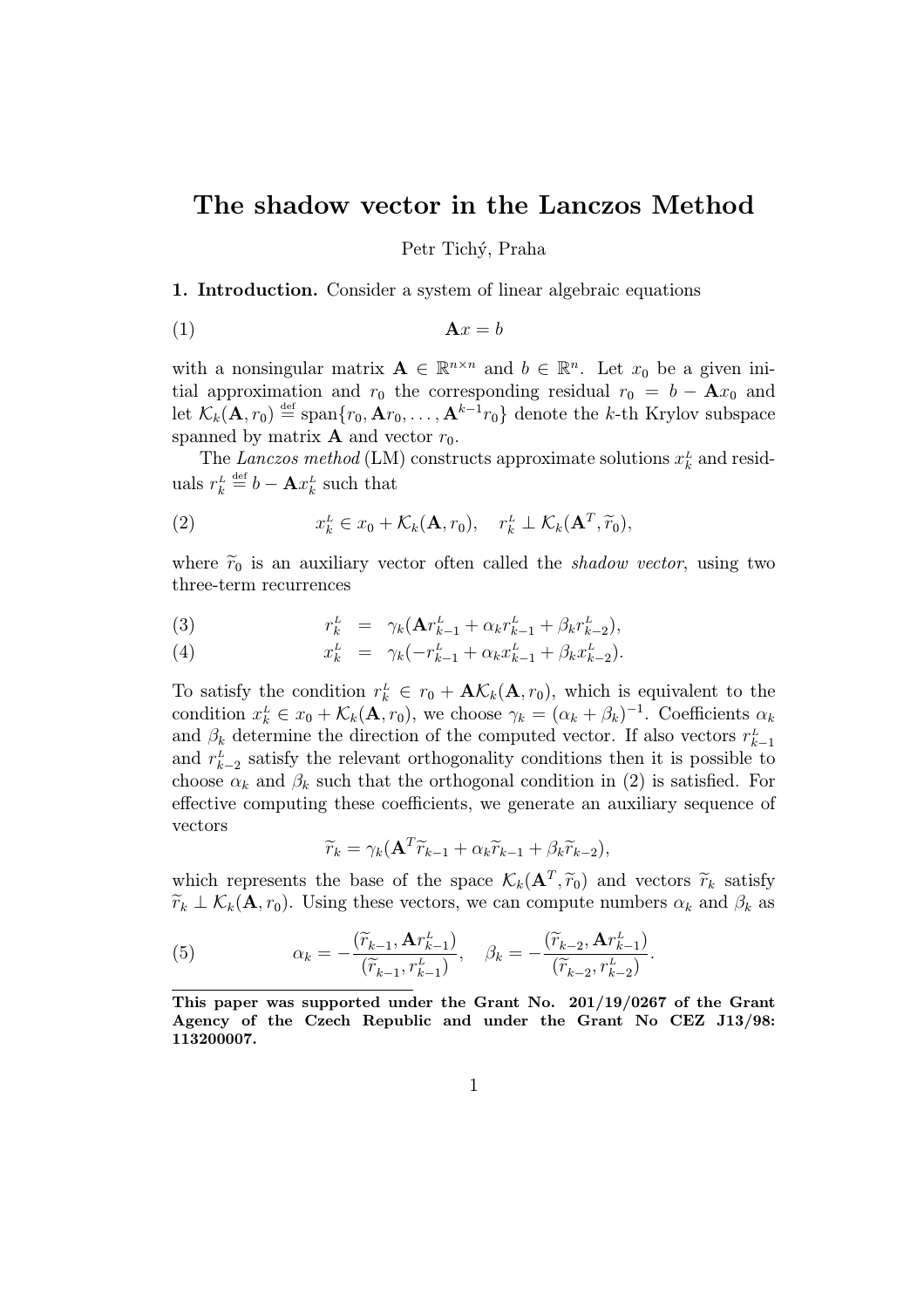As we can see, the *breakdown* occurs if the scalar product  $(\widetilde{r}_i, r_i^L)$  that appears in the denominators of  $\alpha$ 's and  $\beta$ 's is equal to zero for some i or if  $\alpha_i + \beta_i = 0$ . It is possible to show that if no breakdown occurs during the run of the LM then residuals  $r_k^L$  and approximations  $x_k^L$  are determined uniquely by the conditions (2) ([Gutkn–97]).

Let us focus on one parameter of the LM named the shadow vector. There are two choices of this vector which are commonly used by practical computing. The first is to choose  $\tilde{r}_0$  to be equal to the initial residual vector. This choice is inspired by the symmetric case, because if  $\bf{A}$  is a symmetric matrix then the LM computes the same residuals and approximations as CG algorithm. The second choice, nowadays the most supported one, is to choose  $\tilde{r}_0$  randomly. In 1997, at the Czech-US Workshop in Milovy, Mrs. Greenbaum asked the question "What is the role of the shadow vector  $\widetilde{r}_0$ ?" and she found a new theorem which she presented as a disturbing result:

**Known result** (Greenbaum). If 3-term recurrence ( $\alpha's$  and  $\beta's$  can be almost anything) is run for no more than  $n/2$  steps, there is a vector  $\widetilde{r}_0$  such that recurrence came from the Lanczos method.

This result shows that the LM need not converge in the first  $n/2$  steps and can behave almost arbitrarily.

We wanted to use this freedom of the LM in the first  $n/2$  steps to make this method closer to another Krylov subspace method like GMRES. We will try to answer the question "Is there a vector  $\widetilde{r}_0$  such that the Lanczos method computes residuals of another Krylov subspace method?"

2. Definition and properties of space  $\mathcal{W}_k$ . We used the idea of Greenbaum for determining the shadow vector. We exploit the fact that

$$
0=(r_k^{\scriptscriptstyle L},({\bf A}^T)^i\widetilde{r}_0) = ({\bf A}^i r_k^{\scriptscriptstyle L},\widetilde{r}_0)
$$

and hence

$$
r_k^L \perp \mathcal{K}_k(\mathbf{A}^T, \widetilde{r}_0) \Leftrightarrow \widetilde{r}_0 \perp \mathcal{K}_k(\mathbf{A}, r_k^L), \quad k = 1, 2, \ldots.
$$

From the orthogonality condition above it follows that the shadow vector  $\tilde{r}_0$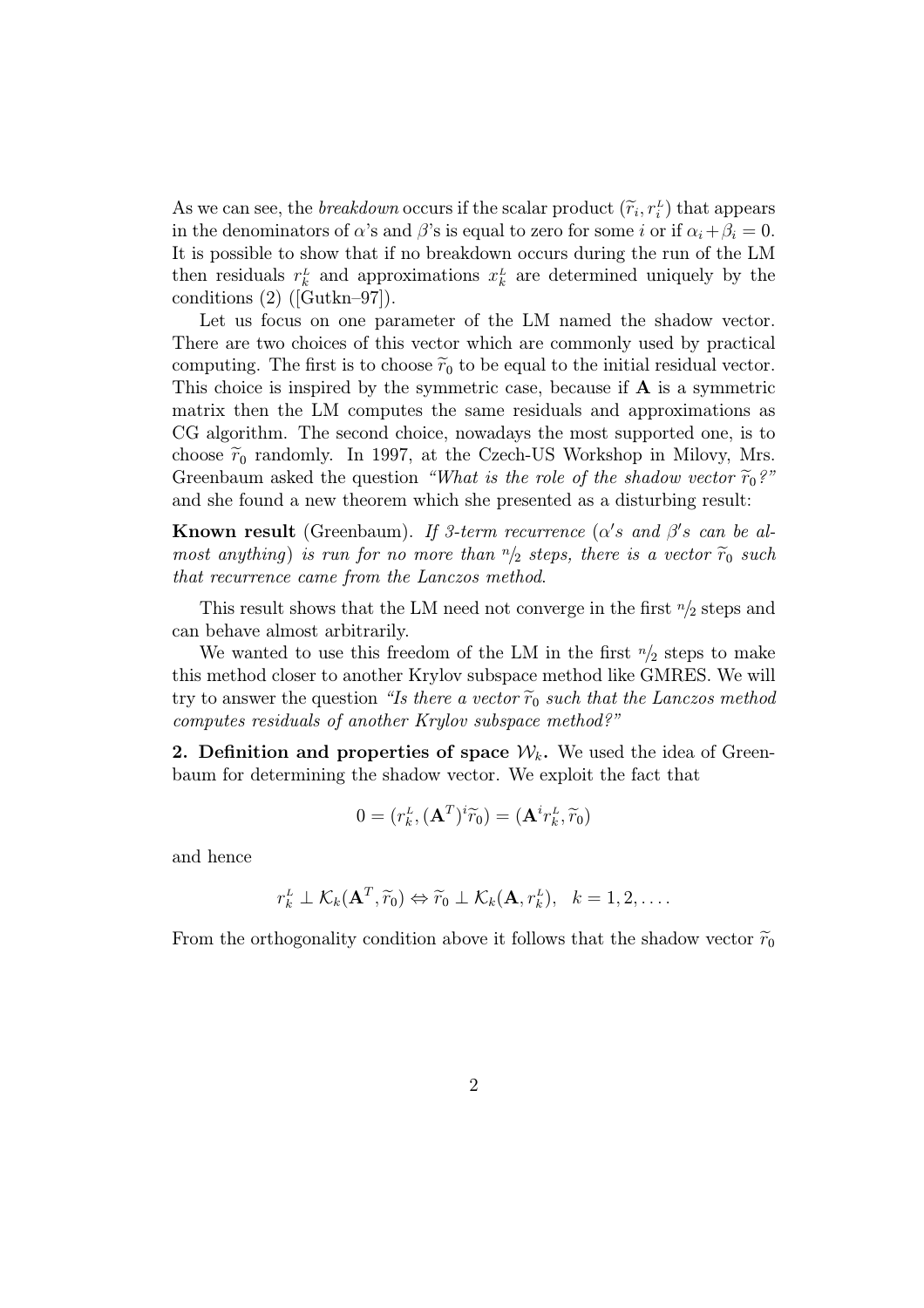is orthogonal to space

$$
\mathcal{W}_{k}(\mathbf{A}, r_{1}^{L}, \ldots, r_{k}^{L}) \stackrel{\text{def}}{=} \text{span}\left(\begin{array}{cccccc} r_{1}^{L}, & r_{2}^{L}, & r_{3}^{L}, & r_{4}^{L} & \ldots & r_{k}^{L}, \\ \mathbf{A}r_{2}^{L}, & \mathbf{A}r_{3}^{L}, & \mathbf{A}r_{4}, & \ldots & \mathbf{A}r_{k}^{L}, \\ \mathbf{A}^{2}r_{3}^{L}, & \mathbf{A}^{2}r_{4}^{L}, & \ldots & \mathbf{A}^{2}r_{k}^{L}, \\ & \ddots & \vdots & \vdots \\ & & \ddots & \vdots \\ & & & \mathbf{A}^{k-1}r_{k}^{L} \end{array}\right)
$$

generated by matrix **A** and residuals  $r_1^L, \ldots, r_k^L$ . In the following paragraphs, we will explore the properties of space  $W_k(\mathbf{A}, r_1, \ldots, r_k)$  in dependence on parameters  $r_1, \ldots, r_k$ .

General assumptions and denomination. We will consider  $k$  to be some integer,  $1 \leq k \leq [n/2], \dim(\mathcal{K}_{2k}(\mathbf{A}, r_0)) = 2k, r_i = \mathcal{P}_i(\mathbf{A})r_0$   $(i = 1, ..., k)$ where  $\mathcal{P}_i(\xi)$  is a polynomial satisfying  $\mathcal{P}_i(0) = 1$  (this is consistent with  $r_i \in r_0 + \mathbf{A}\mathcal{K}_i(\mathbf{A}, r_0)$  and  $\deg(\mathcal{P}_i(\xi)) = i$  (nontrivial leading coefficient provides linear independence of vectors  $r_0, r_1, \ldots, r_k$  and we will write only  $\mathcal{W}_k$ instead of  $\mathcal{W}_k(\mathbf{A}, r_1, \ldots, r_k)$ .

**Lemma 1.** The dimension of space  $W_k$  is equal to  $2k-1$  or  $2k$ . The initial residual lies in  $\mathcal{W}_k$  if and only if  $\dim(\mathcal{W}_k) = 2k$ .

**Proof.** Any vector from  $\mathcal{W}_k$  lies in  $\mathcal{K}_{2k}(\mathbf{A}, r_0)$  and, therefore,  $\dim(\mathcal{W}_k) \leq 2k$ . Since we can find  $2k-1$  linearly independent vectors, for example  $r_1, \ldots, r_k$ ,  $\mathbf{A}r_k, \ldots, \mathbf{A}^{k-1}r_k$ , it is  $\dim(\mathcal{W}_k) \geq 2k-1$ .

If  $r_0 \in W_k$  we can find in this space 2k linearly independent vectors:  $r_0, r_1, \ldots, r_k$ ,  $\mathbf{A}r_k, \ldots, \mathbf{A}^{k-1}r_k$ , and, for that reason,  $\dim(\mathcal{W}_k) = 2k$ .

On the other hand, we know that  $\mathcal{W}_k \subseteq \mathcal{K}_{2k}(\mathbf{A}, r_0)$  and if  $\dim(\mathcal{W}_k) = 2k$ then  $W_k = \mathcal{K}_{2k}(\mathbf{A}, r_0)$  and  $r_0 \in \mathcal{W}_k$ .

In the following lemma, we will say more about the dimension of  $\mathcal{W}_k$  in dependence on recurrence which generates residuals  $r_1, \ldots, r_k$ .

Lemma 2. Let us suppose a Krylov subspace method whose residuals are computed by recurrence

(6) 
$$
r_i = \alpha_i^{(i)} \mathbf{A} r_{i-1} + \sum_{j=0}^{i-1} \alpha_j^{(i)} r_j
$$
,  $\sum_{j=0}^{i-1} \alpha_j^{(i)} = 1$ ,  $\alpha_i^{(i)} \neq 0$ ,  $i = 1, ..., k$ .

Then vector  $r_0$  does not lie in the space  $\mathcal{W}_k$  if and only if the recurrences of the Krylov subspace method are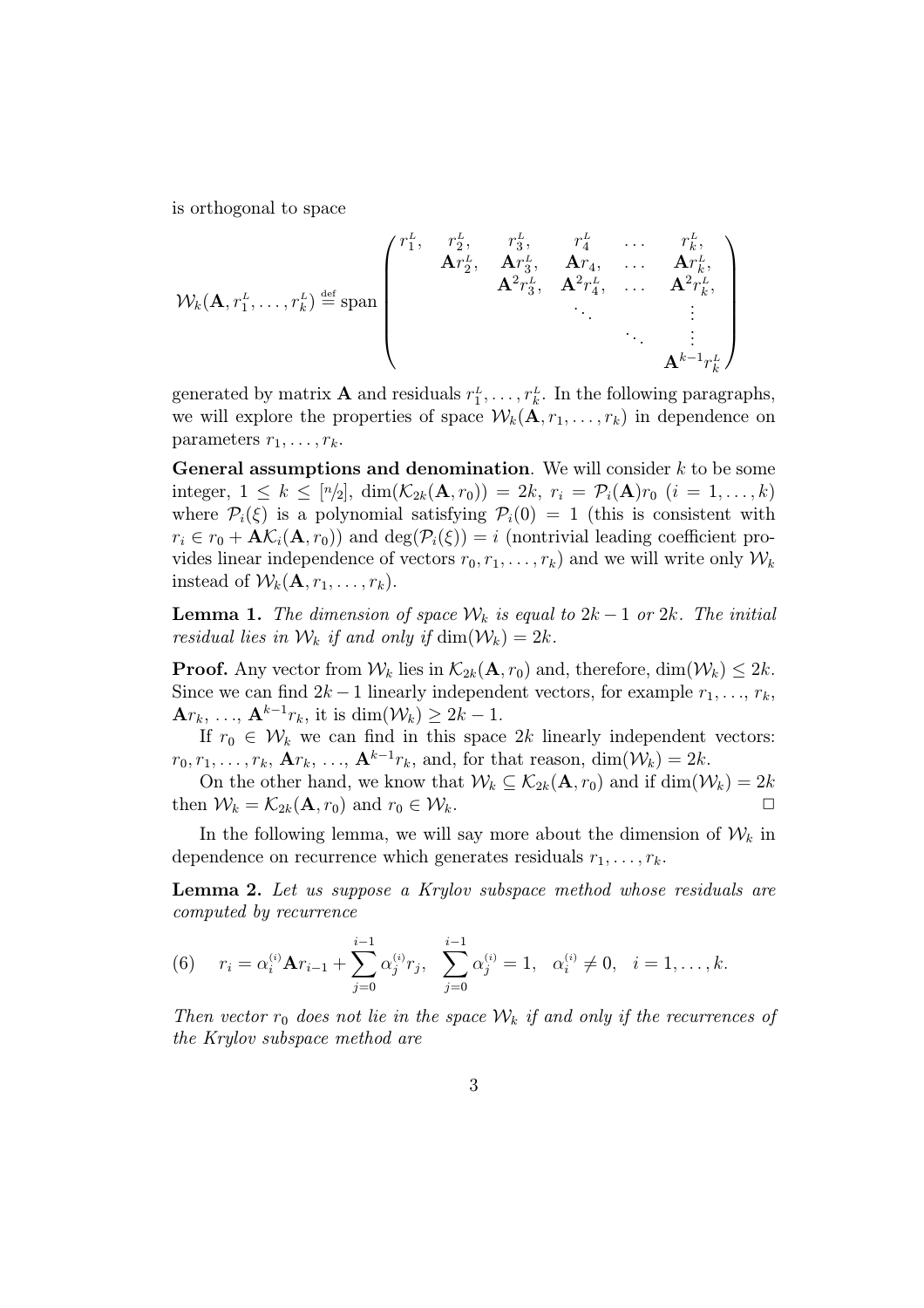(a) three-term or

## (b) of the form

- (7)  $r_1 = \alpha_1^{(1)} \mathbf{A} r_0 + r_0$
- (8)  $r_j = \alpha_j^{(j)} \mathbf{A} r_{j-1} + \alpha_{j-1}^{(j)} r_{j-1} + \alpha_{j-2}^{(j)} r_{j-2}, \ j = 2, \ldots, i-1,$
- (9)  $r_i = \alpha_i^{(i)} \mathbf{A} r_{i-1} + r_{i-1}$
- (10)  $r_j = \alpha_j^{(j)} \mathbf{A} r_{j-1} + \alpha_{j-1}^{(j)} r_{j-1} + \ldots + \alpha_{i-1}^{(j)} r_{i-1}, \ j = i+1, \ldots, k.$

where  $2 \leq i \leq k$  and  $\alpha_{j-2}^{(j)} \neq 0$  for  $j = 2, \ldots, i-1$ . The shape of the recurrences is depicted in the following scheme.



**Proof.**  $\Rightarrow$  Consider the case  $r_0 \notin W_k$ . We must show that some coefficients  $\alpha_i^{(j)}$  of the Krylov subspace method (6) are zeros.

• Coefficients  $\alpha_0^{(i)}$ ,  $i = 3, ..., k$  are zeros. If we suppose that some  $\alpha_0^{(i)} \neq 0$ ,  $3 \leq i \leq k$ , we can express vector  $r_0$  as a linear combination of vectors from space  $\mathcal{W}_k$  and it implies that  $r_0 \in \mathcal{W}_k$ , which is a contradiction.

• If  $\alpha_{j-2}^{(j)} \neq 0$  for every  $j = 2, \ldots, i-1$  then it is  $\alpha_{j-1}^{(s)} = 0, s = j+2, \ldots, k$ . For better understanding the proof of this proposition we write down the recurrences:

(11)  $r_2 = \alpha_2^{(2)} \mathbf{A} r_1 + \alpha_1^{(2)} r_1 + \alpha_0^{(2)} r_0$ 

(12) 
$$
r_3 = \alpha_3^{(3)} \mathbf{A} r_2 + \alpha_2^{(3)} r_2 + \alpha_1^{(3)} r_1
$$

(13)  $r_4 = \alpha_4^{(4)} \mathbf{A} r_3 + \alpha_3^{(4)} r_3 + \alpha_2^{(4)} r_2 + \alpha_1^{(4)} r_1$ 

(14) 
$$
r_5 = \alpha_5^{(5)} \mathbf{A} r_4 + \alpha_4^{(5)} r_4 + \alpha_3^{(5)} r_3 + \alpha_2^{(5)} r_2 + \alpha_1^{(5)} r_1
$$

$$
\vdots
$$

(15) 
$$
r_i = \alpha_i^{(i)} \mathbf{A} r_{i-1} + \alpha_{i-1}^{(i)} r_{i-1} + \ldots + \alpha_2^{(i)} r_2 + \alpha_1^{(i)} r_1
$$

$$
\vdots
$$

(16) 
$$
r_k = \alpha_k^{(k)} \mathbf{A} r_{k-1} + \alpha_{k-1}^{(k)} r_{k-1} + \ldots + \alpha_2^{(k)} r_2 + \alpha_1^{(k)} r_1.
$$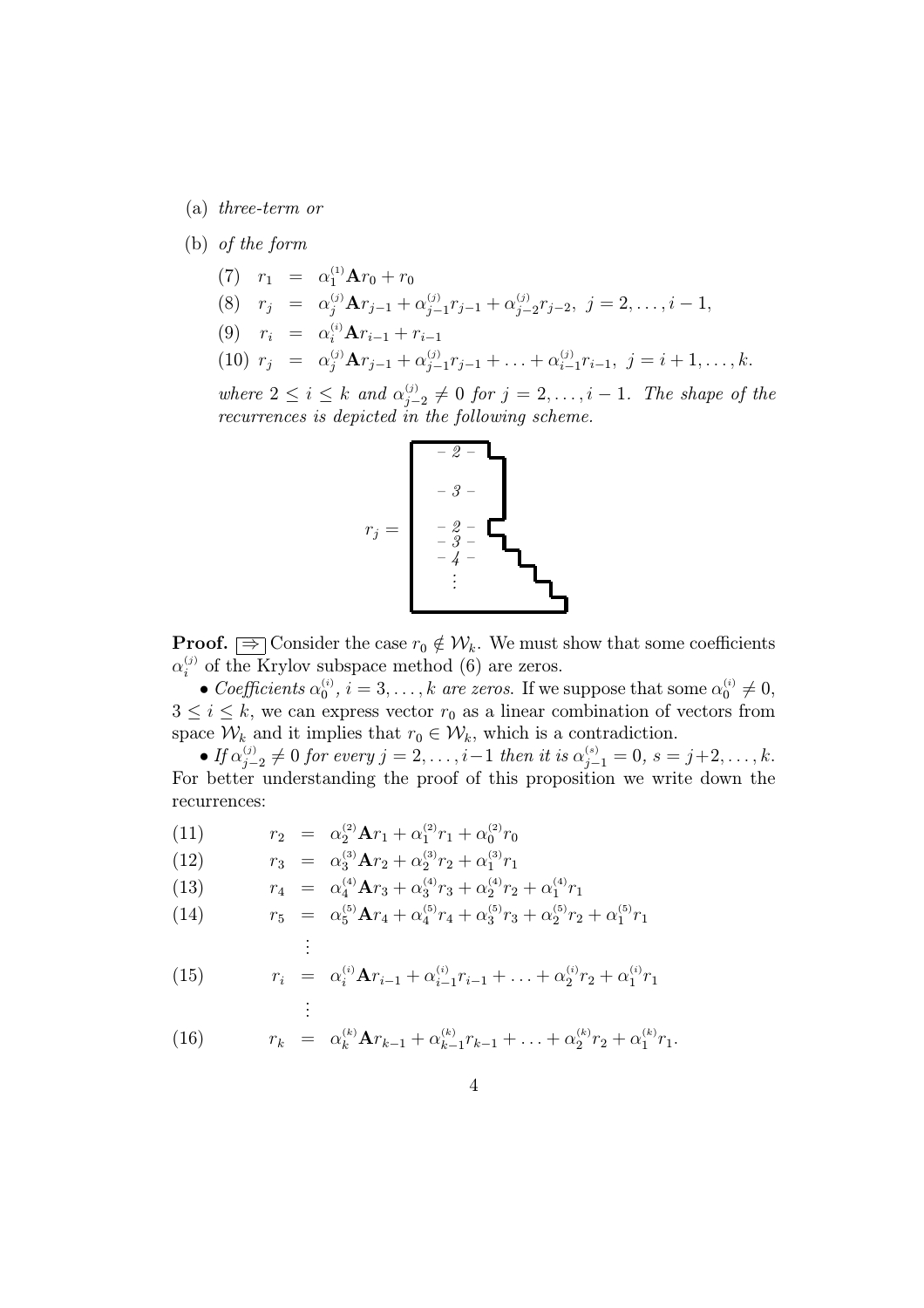Proof by induction on i.

*Initial step:*  $(i = 3)$  If  $\alpha_0^{(2)} \neq 0$  we obtain from (11) that  $\mathbf{A}r_1 \notin \mathcal{W}_k$  (else  $r_0 \in \mathcal{W}_k$ ). If we multiply equations (13)-(16) by matrix **A** we obtain from the facts  $\mathbf{A}r_j \in \mathcal{W}_k$ ,  $j = 2, \ldots, k$ ,  $\mathbf{A}^2r_j \in \mathcal{W}_k$ ,  $j = 3, \ldots, k$  and  $\mathbf{A}r_1 \notin \mathcal{W}_k$ that  $\alpha_1^{(j)} = 0, j = 4, \ldots, k$ .

Induction step:  $(i > 3)$  Let us suppose that  $\alpha_{j-2}^{(j)} \neq 0, j = 2, \ldots, i-1$ ,  $\mathbf{A}^j r_j \notin \mathcal{W}_k, j = 1, \ldots, i-3 \text{ and } \alpha_{j-1}^{(s)} = 0, s = j+2, \ldots, k, j = 2, \ldots, i-2.$ From  $\alpha_{i-3}^{(i-1)} \neq 0$  we have  $\mathbf{A}^{i-2}r_{i-2} \notin \mathcal{W}_k$  (multiply recurrence for vector  $r_{i-1}$ by  $\mathbf{A}^{i-3}$  and use the fact  $\mathbf{A}^{i-3}r_{i-3}\notin \mathcal{W}_k$ . If we multiply equations for vectors  $r_j, j = i + 1, \ldots, k$  by matrix  $\mathbf{A}^{i-2}$  we obtain from the fact  $\mathbf{A}^{i-2} r_{i-2} \notin \widetilde{\mathcal{W}}_k$  $\text{that} \ \alpha_{i-2}^{(j)}=0, \, j=i+1, \ldots, k, \, \text{i.e.,} \ \alpha_{j-1}^{(s)}=0, \, s=j+2, \ldots, k, \, \, j=2, \ldots, i-1$ and  $A^j r_j \notin \mathcal{W}_k$ ,  $j = 1, \ldots, i - 2$ .

• From the previous two points we see that under assumption  $r_0 \notin \mathcal{W}_k$ the recurrences of the Krylov subspace method can be written in the form (b) or that they are three-term.

 $\leq$  On the other hand, let us suppose that the recurrences of some Krylov subspace method are three-term or of form (b). We shall show that in this case  $r_0 \notin W_k$  or, equivalently, if we denote the space generated by vectors  $r_1, \ldots, r_k, \mathbf{A}r_k, \ldots, \mathbf{A}^{k-1}r_k$  by  $\widetilde{\mathcal{W}}_k$  we have to prove the equality  $\mathcal{W}_k = \widetilde{\mathcal{W}}_k$ (here it is sufficient to show that  $\mathbf{A}^s r_j \in \widetilde{\mathcal{W}}_k$ ,  $j = 2, \ldots, k-1, s = 1, \ldots, j-1$ ).

• If the recurrences are three-term ones we have

(17) 
$$
\mathbf{A}^{s} r_{j-1} \in \text{span}\{\mathbf{A}^{s-1} r_{j}, \mathbf{A}^{s-1} r_{j-1}, \mathbf{A}^{s-1} r_{j-2}\},
$$

where  $j = 3, \ldots, k, s = 1, \ldots, k - 2$ . By induction on s we can see that  $\mathbf{A}^{s}r_{j-1} \in \widetilde{\mathcal{W}}_{k}, j = 3, \ldots, k, s = 1, \ldots, j-2.$ 

• If they are of form (b) then for every integer  $s > 0$  it holds

- (18)  $\mathbf{A}^{s} r_{j-1} \in \text{span}\{\mathbf{A}^{s-1} r_{j}, \mathbf{A}^{s-1} r_{j-1}, \mathbf{A}^{s-1} r_{j-2}\}, \ j = 3, \ldots, i-1,$
- (19)  $\mathbf{A}^{s} r_{i-1} \in \text{span}\{\mathbf{A}^{s-1} r_{i}, \mathbf{A}^{s-1} r_{i-1}\},\$
- (20)  $\mathbf{A}^{s} r_{j-1} \in \text{span}\{\mathbf{A}^{s-1} r_{j}, \mathbf{A}^{s-1} r_{j-1}, \dots, \mathbf{A}^{s-1} r_{i-1}\}, j = i+1, \dots, k.$

We will show the fact  $\mathbf{A}^{s}r_{j-1} \in \widetilde{\mathcal{W}}_k$ ,  $j = 3, \ldots, k$ ,  $s = 1, \ldots, j-2$  in two steps. At first we prove that  $\mathbf{A}^s r_{i-1} \in \widetilde{\mathcal{W}}_k, \ldots, \mathbf{A}^s r_{k-1} \in \widetilde{\mathcal{W}}_k$  for  $s = 1, \ldots, k$ .

It follows from (19) that  $A_{r_{i-1}} \in \widetilde{\mathcal{W}}_k$  and from (20) that  $A_{r_i} \in \widetilde{\mathcal{W}}_k$ ,  $j = i, \ldots, k - 1$ . By induction, let us suppose that  $\mathbf{A}^{s-1}r_j \in \widetilde{\mathcal{W}}_k$ ,  $j =$  $i-1,\ldots,k-1$ . According to (19) it holds that  $\mathbf{A}^{s}r_{i-1} \in \widetilde{\mathcal{W}}_{k}$  and from (20) that  $\mathbf{A}^s r_j \in \widetilde{\mathcal{W}}_k, j = i, \ldots, k - 1, s \leq k.$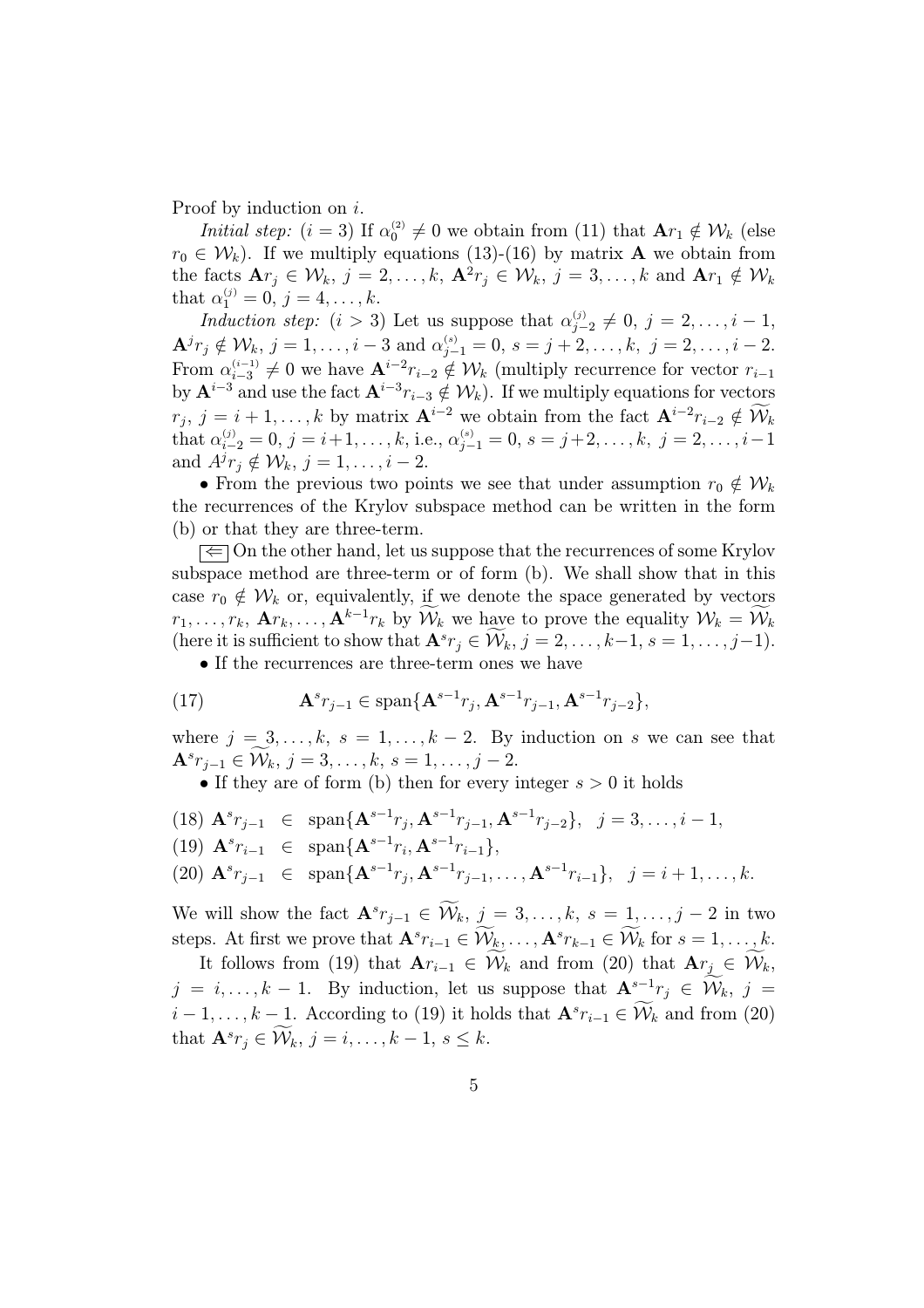In the second step we shall prove that  $\mathbf{A}^{s}r_j \in \widetilde{\mathcal{W}}_k$ ,  $j = 2, \ldots, i - 2$ ,  $s = 1, \ldots, j - 1$ . It can be easily shown by induction, using (18) and the result of the first step  $(A^s r_{i-1} \in \widetilde{\mathcal{W}}_k)$ .  $\Box$ 

Lemma 3. Consider a Krylov subspace method whose residuals are linearly independent and generated by three-term recurrence as in (3). Then

(21)  $\mathcal{W}_k(\mathbf{A}, r_1, \dots, r_k) = \text{span}\{r_1, \dots, r_{2k-1}\}.$ 

**Proof.** The dimension of both spaces is equal to  $2k - 1$ . It is sufficient to show that residuals  $r_{k+1}, \ldots, r_{2k-1}$  lie in  $\mathcal{W}_k$ .

All vectors on the right hand side of the recurrence

$$
r_{k+1} = \gamma_k(\mathbf{A}r_k + \alpha_k r_k + \beta_k r_{k-1})
$$

lie in  $W_k$  and so  $r_{k+1} \in W_k$ . If we multiply this recurrence by matrices  $\mathbf{A}, \ldots, \mathbf{A}^{k-2}$  we obtain  $\mathbf{A}^{j}r_{k+1} \in \mathcal{W}_k$ ,  $j = 0, \ldots, k-2$  and, by induction,  $A^{j}r_{i} \in \mathcal{W}_{k}, i = k + 1, \ldots, 2k - 1, j = 0, \ldots, 2k - 1 - i.$ 

**3. Possible choices of the shadow vector.** Now we can use space  $W_k$  or its subspace to make the Lanczos method compute the given residual vectors.

**Theorem 1.** Choose vector  $\widetilde{r}_0$  to satisfy the condition  $\widetilde{r}_0 \perp \mathcal{W}_k$ . If no breakdown occurs during the run of the Lanczos method then the residuals computed by the Lanczos method are the same as the given residuals  $r_1, \ldots, r_k$ .

**Proof.** The residual of the Lanczos method  $r_i^L$  ( $i \leq k$ ) and the given residual  $r_i$  lie both in variety  $r_0 + \mathbf{A}\mathcal{K}_i(\mathbf{A}, r_0)$ , are orthogonal to the space  $\mathcal{K}_i(\mathbf{A}^T, \widetilde{r}_0)$ and, because of uniqueness, have to be equal.  $\Box$ 

**Lemma 4.** Consider a method generated by recurrences  $(7) - (10)$  and choose a shadow vector such that  $\widetilde{r}_0 \perp \mathcal{W}_k$ . Then the Lanczos method will break down at the latest at the *i*-th step by computing the residual  $r_i$ .

**Proof.** Multiplying (9) by matrix  $A^{i-2}$  we obtain  $A^{i-1}r_{i-1} \in \mathcal{W}_k$ . It means that

$$
(\mathcal{P}_{i-1}(\mathbf{A}^T)\widetilde{r}_0,r_{i-1})=(\widetilde{r}_0,\mathcal{P}_{i-1}(\mathbf{A})r_{i-1})=0
$$

for any matrix polynomial  $\mathcal{P}_{i-1}(\mathbf{A})$  of degree  $i-1$  at most. Since we can write the auxiliary vector  $\widetilde{r}_{i-1}$  in the form  $\widetilde{r}_{i-1} = \mathcal{P}_{i-1}(\mathbf{A}^T)\widetilde{r}_0$  we have  $(\widetilde{r}_{i-1}, r_{i-1}) =$ 0 and the breakdown occurs by computing the residual  $r_i$ . .  $\Box$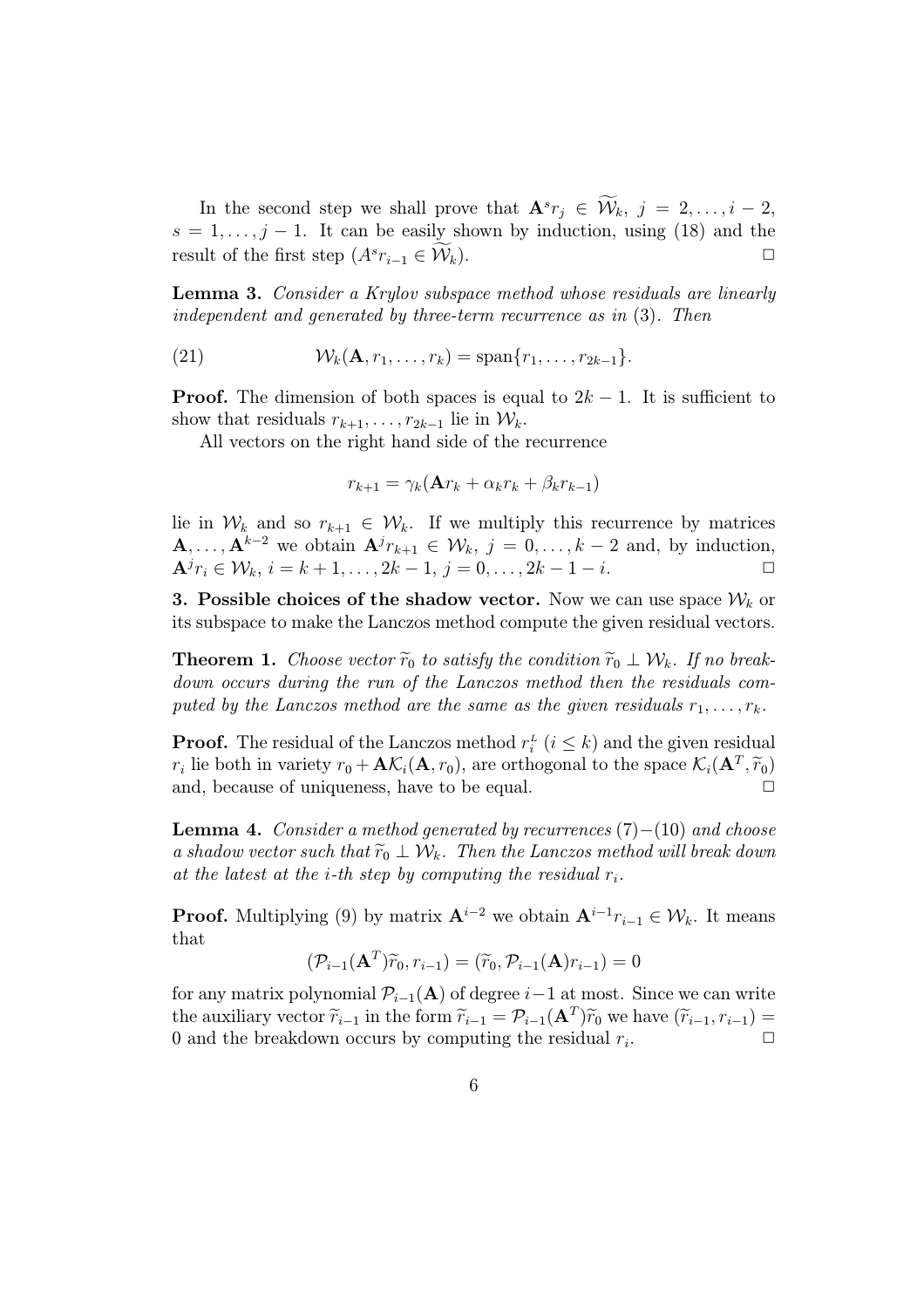**Theorem 2.** Consider any Krylov subspace method whose residual vectors  $r_1, \ldots, r_k$  are computed by the three-term recurrence (3) where  $\gamma_i = \frac{1}{\alpha_i + 1}$  $\frac{1}{\alpha_i+\beta_i},$  $\alpha_i + \beta_i \neq 0, \ \beta_i \neq 0, \ i \leq k$ . Choose the shadow vector such that  $(\widetilde{r}_0, r_0) \neq 0$ and  $\widetilde{r}_0 \perp W_k$ . Then the Lanczos method computes residuals  $r_i$ ,  $i \leq k$ , without breakdown.

**Proof.** From the previous theorem we know that if no breakdown occurs then the Lanczos method computes residuals  $r_1, \ldots, r_k$ . We have to show that no breakdown occurs.

• First, we will show by induction that  $\mathbf{A}^i r_i \notin \mathcal{W}_k$  for  $i = 0, \ldots, k - 1$ . *Initial step:* We know that  $\mathbf{A}^0 r_0 = r_0$  does not lie in  $\mathcal{W}_k$ . Induction step: If we multiply the three-term recurrence

$$
r_i = \alpha_i^{(i)} \mathbf{A} r_{i-1} + \alpha_{i-1}^{(i)} r_{i-1} + \alpha_{i-2}^{(i)} r_{i-2}
$$

by  $\mathbf{A}^{i-2}$  we obtain from the facts  $\mathbf{A}^{i-2}r_i \in \mathcal{W}_k$ ,  $\mathbf{A}^{i-2}r_{i-1} \in \mathcal{W}_k$ ,  $\mathbf{A}^{i-2}r_{i-2} \notin$  $\mathcal{W}_k$  and  $\alpha_i^{(i)} \neq 0$ ,  $\alpha_{i-2}^{(i)} \neq 0$  that  $\mathbf{A}^{i-1} r_{i-1} \notin \mathcal{W}_k$ .

• Second, we will show that  $(r_i, \mathcal{P}_i(\mathbf{A}^T)\widetilde{r}_0) \neq 0$  for any matrix polynomial of degree i. It holds that

$$
(r_i, \mathcal{P}_i(\mathbf{A}^T)\widetilde{r}_0) = (r_i, \sum_{j=0}^i \xi_j(\mathbf{A}^T)^j \widetilde{r}_0) = \sum_{j=0}^i \xi_j(\mathbf{A}^j r_i, \widetilde{r}_0) = \xi_i(\mathbf{A}^i r_i, \widetilde{r}_0)
$$

and  $\xi_i \neq 0$  because  $\mathcal{P}_i(\xi)$  is a polynomial of degree i. Let us suppose for a moment that  $(\mathbf{A}^i r_i, \widetilde{r}_0) = 0$ . Then from the facts  $\mathbf{A}^i r_i \notin \mathcal{W}_k$ ,  $\mathbf{A}^i r_i \in$  $\mathcal{K}_{2k}(\mathbf{A}, r_0)$ , it follows that  $\mathcal{K}_{2k}(\mathbf{A}, r_0) = \mathcal{W}_k \cup \mathbf{A}^i r_i$  and then  $\widetilde{r}_0$  is orthogonal to space  $\mathcal{K}_{2k}(\mathbf{A}, r_0)$ , it means  $(\widetilde{r}_0, r_0) = 0$ , which is a contradiction.

Therefore, if we run the Lanczos method with this shadow vector we can compute coefficients  $\alpha_i$  and  $\beta_i$  without breakdown  $(r_i^L, \tilde{r}_i) \neq 0$ . By the choice of  $\alpha_i$  and  $\beta_i$ , the direction of the computed vector is determined uniquely and, hence,  $\mathbf{A}r_{i-1}^L + \alpha_i r_{i-1}^L + \beta_i r_{i-2}^L$  is a multiple of  $r_i$ . It means that there exists an intersection of this direction with the variety  $r_0 + \mathbf{A}\mathcal{K}_i(\mathbf{A}, r_0)$  and it is possible to compute  $\gamma_i$ . .  $\Box$ 

Notice. This theorem, in a little different form, was presented by Greenbaum. We have only specified its assumptions and have said when the LM computes residuals of another method without breakdown.

Now we will choose the shadow vector to be orthogonal to the particular subspace of  $W_k$  in order to reach equality of some Lanczos' residuals and residuals of another Krylov subspace method.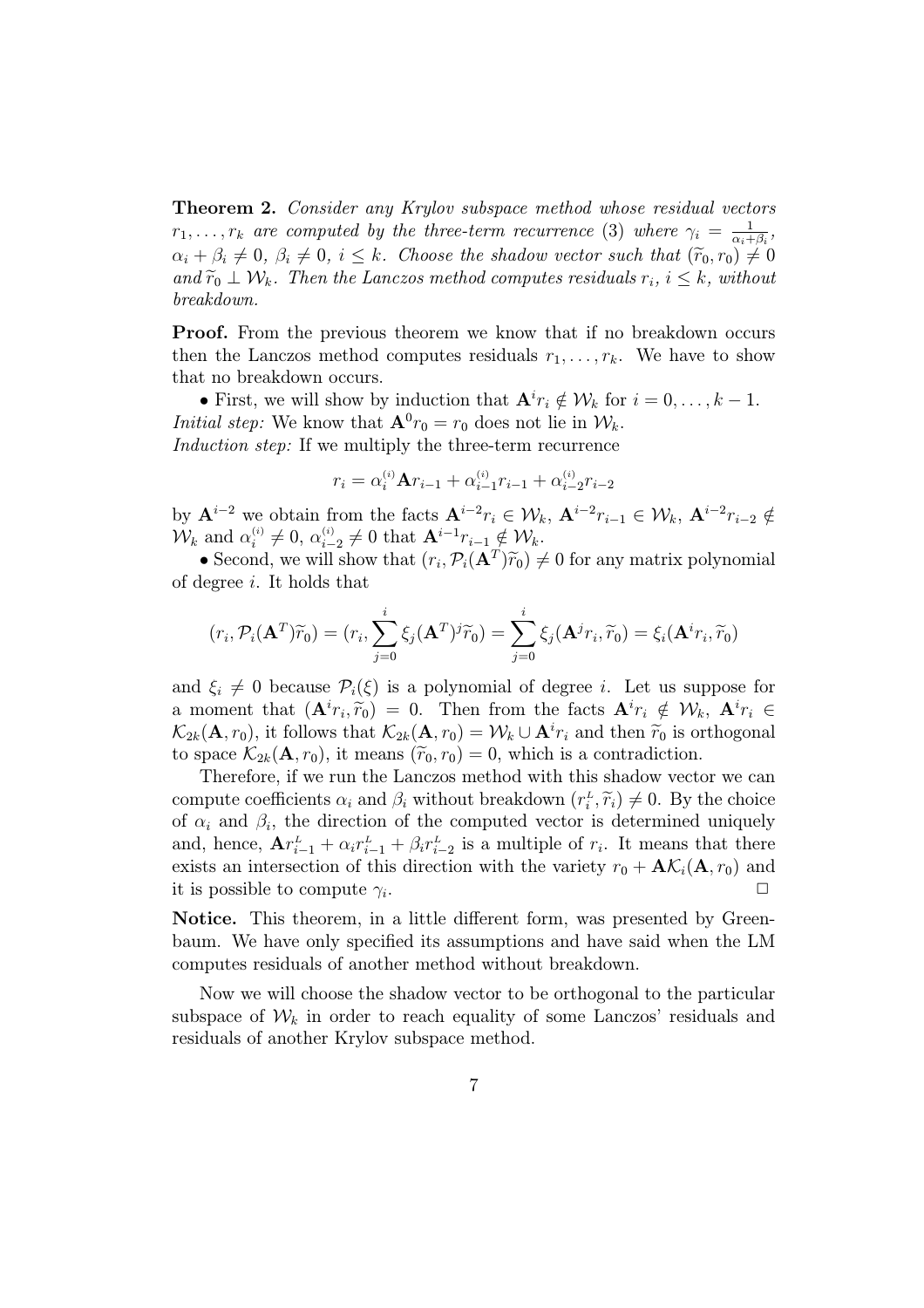**Theorem 3.** Let  $r_k = \mathcal{P}_k(\mathbf{A})r_0$ ,  $\mathcal{P}_k(0) = 1$ ,  $\deg(\mathcal{P}_k(\xi)) = k$  where  $k < n$ and let  $\dim(\mathcal{K}_k(\mathbf{A}, r_0)) = k$ . Choose a shadow vector such that  $(\widetilde{r}_0, r_0) \neq 0$ and  $\widetilde{r}_0 \perp \mathcal{K}_k(\mathbf{A}, r_k)$ . If no breakdown occurs during the run of the Lanczos Method then  $r_k^L = r_k$ .

Proof. If no breakdown occurs during the run of the Lanczos Method and if  $\dim(\mathcal{K}_k(\mathbf{A}, r_0)) = k$  then also  $\dim(\mathcal{K}_k(\mathbf{A}^T, \tilde{r}_0)) = k$ , residuals  $r_k^L$  and  $r_k$ satisfy the same determining conditions, they lie in the same variety and are orthogonal to  $\mathcal{K}_k(\mathbf{A}^T, \tilde{r}_0)$  of dimension k, and, because of uniqueness,  $r_k = r_k^L$ . ✷

**Theorem 4.** Choose  $k \leq [n/2]$  and let  $r_i = \mathcal{P}_i(\mathbf{A})r_0$ ,  $\mathcal{P}_i(0) = 1$ ,  $\deg(\mathcal{P}_i(\xi)) =$  $i, i = 1, 2, 4, 8, \ldots, 2^l, 2^l \leq k$ . Let  $\dim(\mathcal{K}_{2k}(\mathbf{A}, r_0)) = 2k$ . Define the space

$$
\mathcal{Z}_{2^l} \stackrel{\mathrm{{\scriptscriptstyle def}}}{=} \bigcup_{i=0}^l \mathcal{K}_{2^i}(\mathbf{A},r_{2^i}),
$$

and choose a shadow vector orthogonal to this space,  $\tilde{r}_0 \perp \mathcal{Z}_{2^l}$ ,  $(\tilde{r}_0, r_0) \neq 0$ . If no breakdown occurs during the run of the Lanczos method then  $r_1^L = r_1$ ,  $r_2^L = r_2, r_4^L = r_4, \ldots, r_{2^l}^L = r_{2^l}.$ 

**Proof.** Residual  $r_i$  and  $r_i$  ( $i = 2^j$ ) satisfy the same determining conditions. If no breakdown occurs in Lanczos method, residuals  $r_i^{\text{L}}$  are determined uniquely and, hence  $r_i^L = r_i$ . The contract of the contract of  $\Box$ 

**Notice.** Let us suppose that  $k = 2^l$  for some integer l. Space  $\mathcal{Z}_k$  is formed by  $2k-1$  linearly independent vectors and  $r_0 \notin \mathcal{Z}_k \subseteq \mathcal{W}_k$ . It is not always possible to find the shadow vector such that the Lanczos method computes residuals  $r_{2^i}, i = 0, \ldots, l$  without breakdown. It can be readily seen from Lemma 2. If the recurrences of a method are of form (b) then  $\mathcal{Z}_k = \mathcal{W}_k$  and according to Lemma 4, the Lanczos method will break down at the latest at the step  $i, i < k$ .

**Conclusion.** For every set of residuals  $r_1, \ldots, r_k$  it is always possible to find  $\tilde{r}_0$  such that the orthogonal condition in (2) is satisfied. The Lanczos method can compute all these residuals only if they have come from 3-term recurrences and satisfy the assumptions of Theorem 2. It means that by the LM we can map all three-term Krylov subspace methods (3), such that  $\beta_i \neq 0, \gamma_i \neq 0, \alpha_i + \beta_i \neq 0$ , in the first  $n/2$  steps.

It is possible to choose a shadow vector such that if the LM does not break down then some Lanczos' residuals are the same as those of another Krylov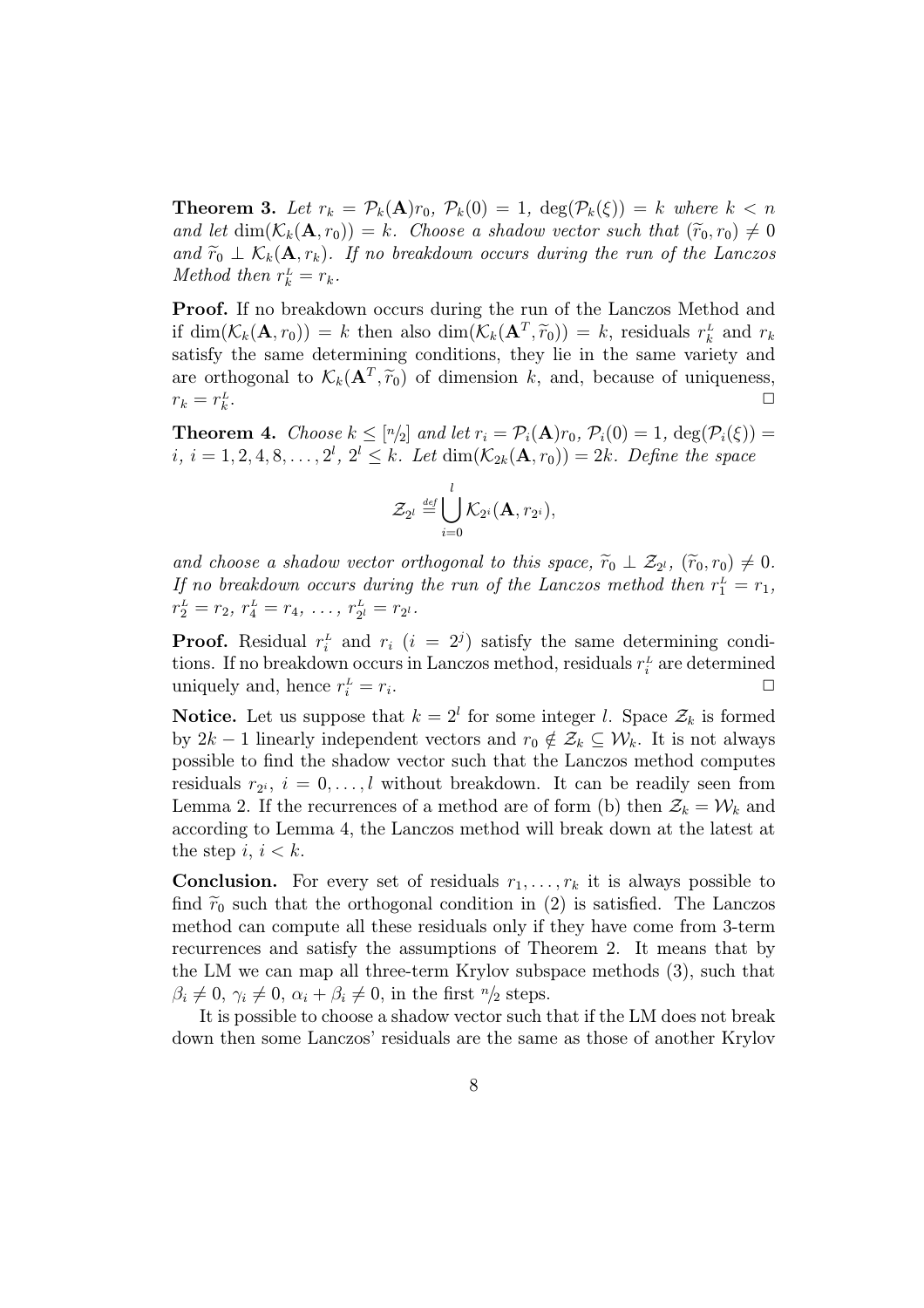subspace method. We have not shown yet whether there is  $\tilde{r}_0$  such that the LM computes particular residuals of another method without breakdown.

4. Numerical experiments. For testing the methods we used the convection-diffusion equation

$$
-10^{-3} \triangle u(x, y) + u_x(x, y) = 0
$$

on the unit square  $\Omega = (0, 1) \times (0, 1)$  with the homogeneous Dirichlet boundary condition on  $\partial\Omega$ . For discretization we considered a uniform mesh, our matrix is of the rank 10000 and the right-hand side vector is a zero vector. We took the vector  $x_0 = (1, \ldots, 1)^T$  as the initial approximation.

In our numerical experiments, we used various choices of the shadow vector:

- (1)  $\widetilde{r}_0 = r_0,$
- (2)  $\widetilde{r}_0$  is chosen randomly,
- (3)  $\tilde{r}_0$  is chosen as the orthogonal projection of a randomly chosen vector to space  $\mathcal{K}_k(\mathbf{A}, r_k^{GMRES}),$
- (4)  $\widetilde{r}_0$  is chosen as the orthogonal projection of vector  $r_0$  to space  $\mathcal{Z}_{2^l}$ generated by vector  $r_{2^i}^{GMRES}$  and by matrix  $\mathbf{A}, i = 0, \ldots, l, k = 2^l \leq [n/2].$

The x-axis shows the number of iterations and the y-axis the size of quantity  $\|r_k\|/\|r_0\|$ . For computing Lanczos' residuals and approximations we used BiCG method; see for instance  $[Tichy-98]$ .

In the first figure we can see in detail the behaviour of the BiCG method with choices (3) and (4) in the first 64 iterations ( $k = 64$ ). Choice (3) caused equality of the 64-th residuals. If we choose the shadow vector according to (4) we can observe that the BiCG behaves very sensibly, in  $2^{i}th$ -iterations are residuals  $r_{2^i}^L$  equal to those of the GMRES and that, among these iterations, the curve of the BiCG is quite close to the curve of the GMRES.

The second figure shows the whole convergence curves of the GMRES method and the BiCG with various choices of the shadow vector. The first choice leads to the creation of a big peak and to a slow convergence. The second choice, a randomly chosen vector, creates quite a big peak but the convergence is then fast. By the third choice we decreased the height of the peak by conserving the speed of convergence and in the last case the big peak almost vanished. We know that the height of the peak is connected with the reduction of ultimate accuracy of the approximate solution [Green–97b] and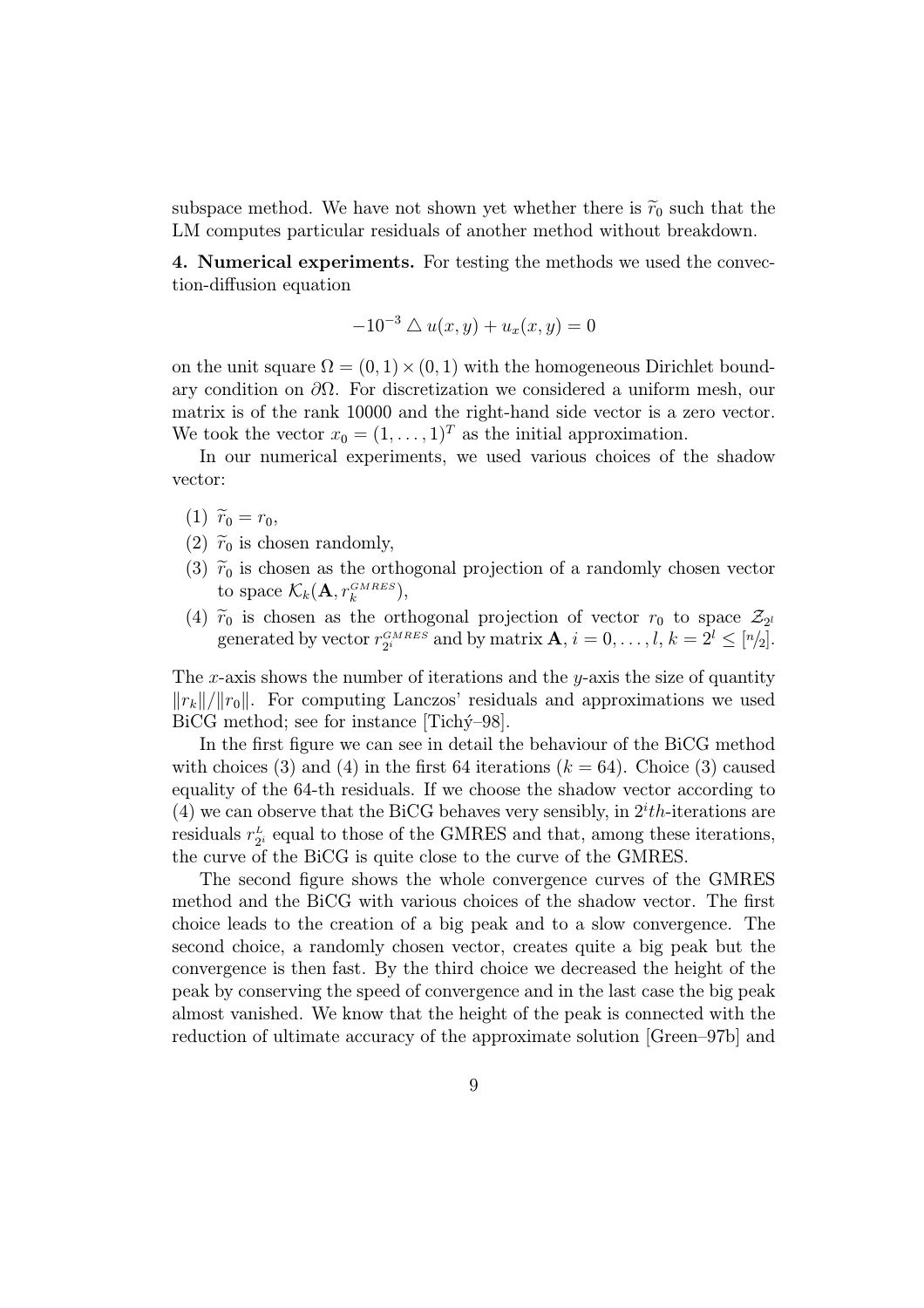

Figure 1: The BiCG and the GMRES in detail



Figure 2: The whole convergence curves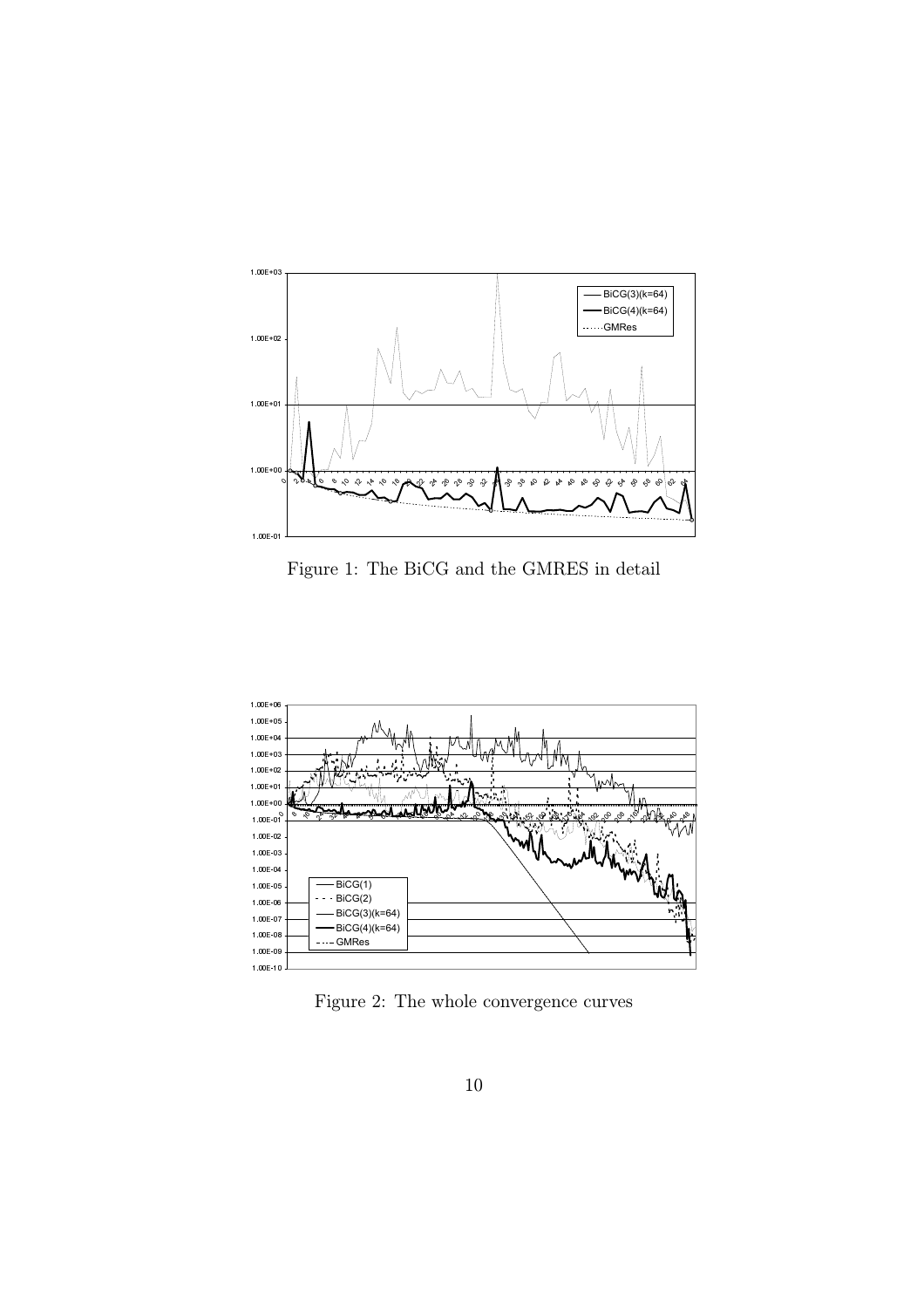

Figure 3: The level of accuracy

it means that the BiCG with the last choice computes most accurately of all choices as we can see in Figure 3 which shows the norm of the true residual  $b - \mathbf{A}x_k$  divided by the norm of the initial residual  $r_0$ .

A similar behaviour, as that of the BiCG, we can observe in the last figure by the CGS method; see e.g. [Gutkn–97]. The CGS with choices (3) and (4) works very well and the number of steps is smaller than when the GMRES is used.